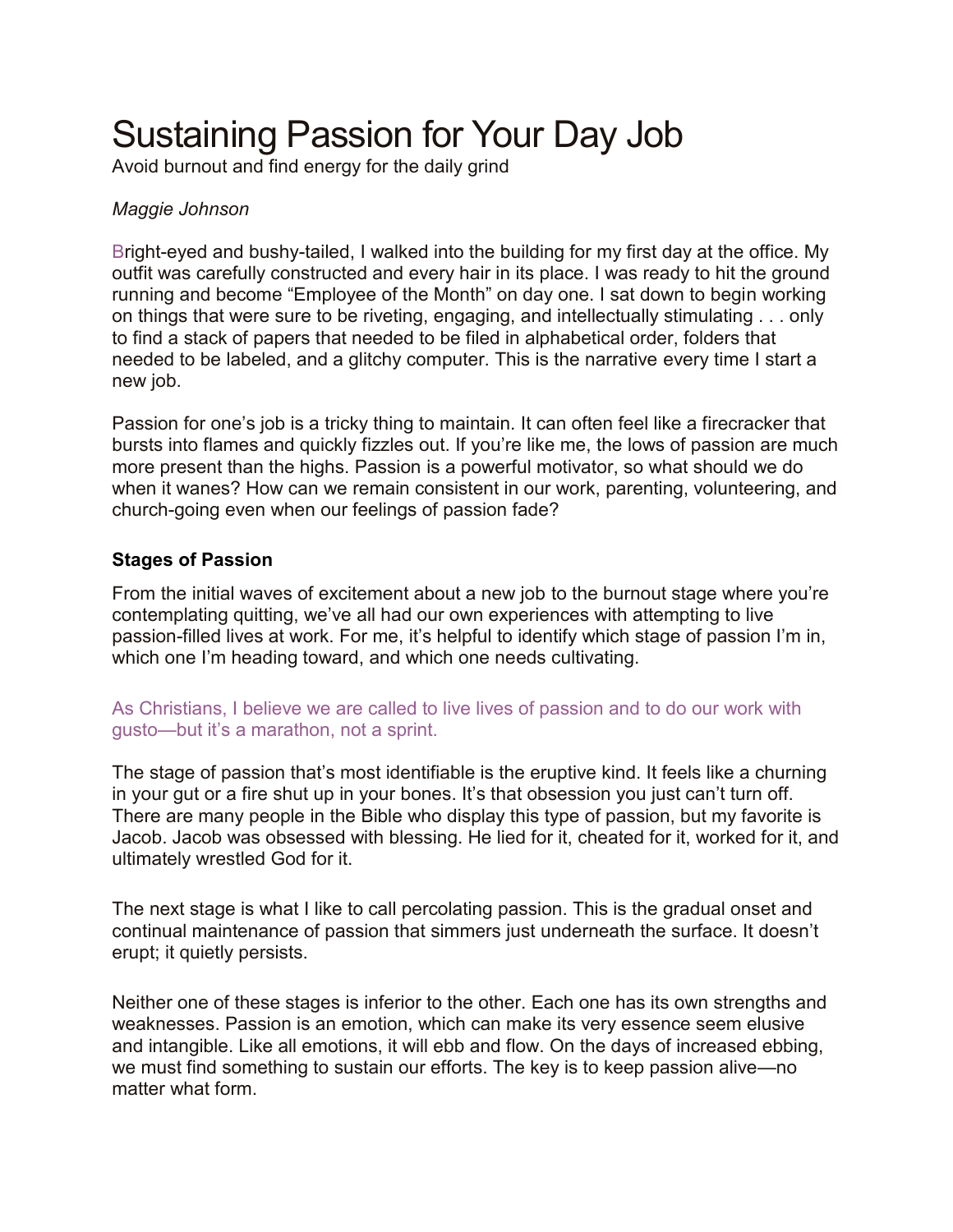#### **Mama Said**

As a Millennial entering the workforce, I'm learning how to be consistent. There are plenty of days when I lie in bed and internally reason with myself: *If you don't get out of bed, you don't get paid.* Even in a job that interests you, monotony has a tendency to set in.

Growing up, my mom had several short sayings that have stuck with me. She'd cock her head to one side and recite something like, "Delayed obedience is still disobedience," or "Pretty is as pretty does." One comment, in particular, sounds off like an alarm every time my performance mirrors my lack of interest: "You can't be faithful in the big things unless you're faithful in the small things."

A lot of growth takes place when we remain consistent in the small things. We are challenged to be women of our word—women who keep commitments and do good work, even when it's uncomfortable. We become more likely to cultivate an atmosphere of intentionality and purpose. When passion ebbs, commitment will sustain our work. Commitment is the nudge that keeps us chipping away at the mountain when it starts to feel immovable. I firmly believe that passion and commitment go hand-in-hand.

# **Tunnel Vision**

Passion and commitment are not things we can muster up all on our own. Monotony at work is tiresome enough to throw any passionate soul off the tracks. As Christians, I believe we are called to live lives of passion and to do our work with gusto—but it's a marathon, not a sprint. So how can we live a consistently passionate life at work? When it comes to keeping my fire ignited, there are four things that I have to do.

**1. Commit to community.** We cannot do it alone. The quickest way for passion to flee is for us to wander out into the desert by ourselves. We need other people by our side to affirm the work of our hands, to cheer us on in our victories, and to remind us what we're working for when we forget. Even in our creation, we were made to be in community with other people. Genesis affirms this truth: "Then God said, 'Let us make human beings in our image, to be like us.'" The *us* in this verse is the Trinity. We have been fashioned after a relational God. Community is part of our spiritual DNA—Adam and Eve were made to work alongside one another. We cannot sustain passion in our daily work without the support of a strong community of other people who are trying to do their best at work. A passion that's shared is a passion that lasts.

**2. See the "why" in your work.** It's easy to get caught up in the details of a job and forget why you're doing it in the first place. I'll be first to admit I'm often the person who gets so stuck in the little tasks that she forgets to look up. I forget to see the bigger narrative. The *why* behind our passion is just as important as the *how*. Intrigue fades when we forget our purpose. For me, it's important to take a step back and remember why I started my job. I have to remember that the value of my work isn't derived from how quickly a spreadsheet was updated but from the overarching purpose of my